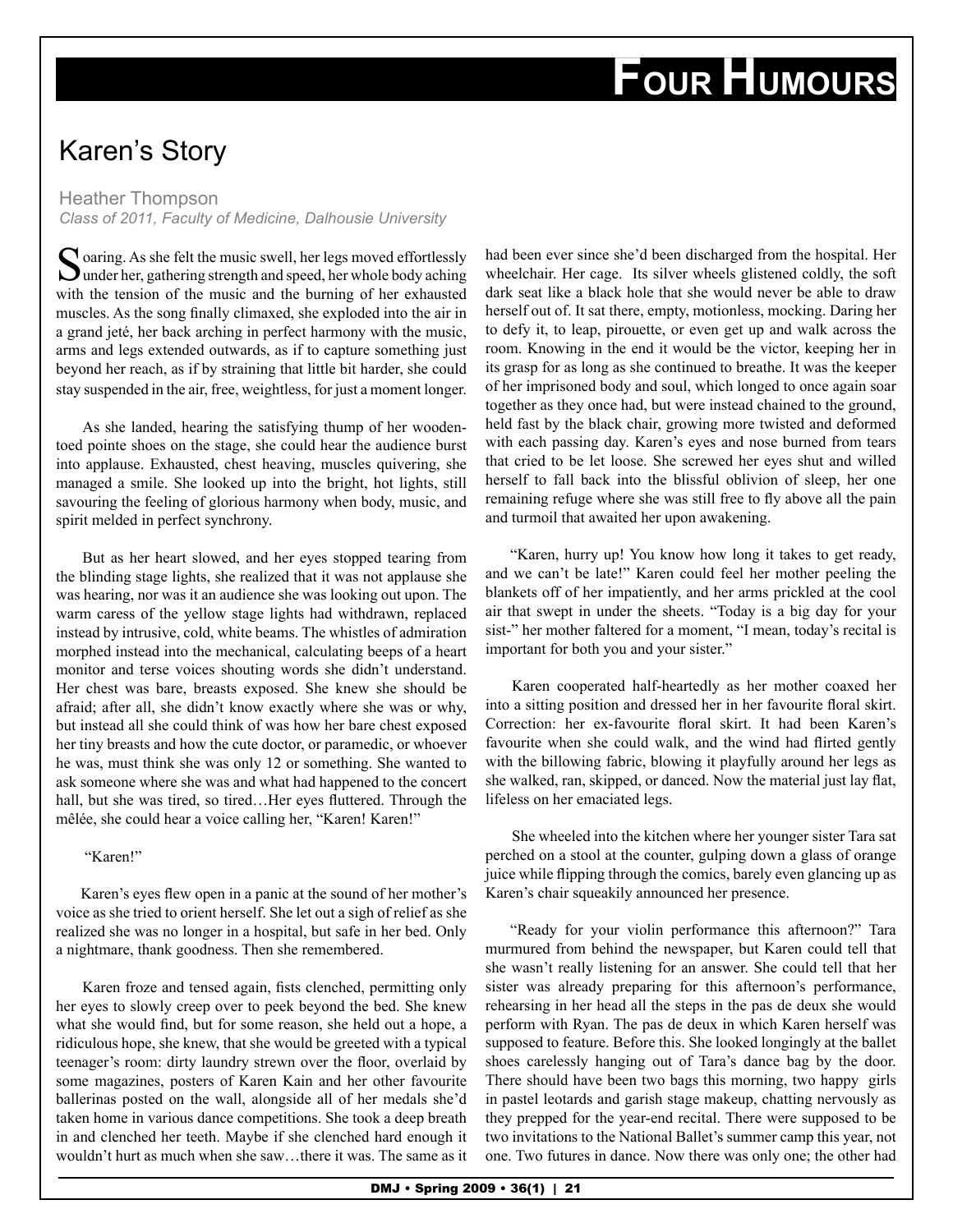been reduced to a wistful nostalgia, a hope that was as crushed and destroyed as definitively as the vehicle that had stolen it.

"I asked you a question," Tara put down the paper and her glass of orange juice and looked at Karen pointedly. "Are you ready for this afternoon?"

"Sure," Karen mumbled. As if anyone would care, or even notice how she did; all they would see was the studio's ex-star dancer in the wheelchair, and their ears would be deaf to whatever harmonies or dissonances she produced.

"Well, I sure hope so!" Tara muttered.

"What's that supposed to mean?" Karen fired back irritably. Tara shrugged evasively. Karen wondered why her sister cared, it wasn't like she herself did. The only reason Karen had resigned to play a violin solo in the first place was to end the incessant coercion coming from all directions: her ballet teacher Miss Deana, the accompanist Miss Tammy, her dance friends, and even Tara and her own mother.

Karen knew that no one had been particularly thrilled by her selection for the recital. They'd hounded her for weeks to hurry up and pick a song, then looked at her blankly when she'd finally told them. She knew everyone had been hoping for a cheery, carefree piece, as if to reassure them that even though she would never be able to dance again, she was somehow still just fine and everything would turn out just peachy keen, à la Disney Sunday Night Movie. Instead, Karen had chosen the darkest, bleakest song she could find. When she had listened to it on her computer for the first time, she'd imagined herself on the edge of a terrifying chasm, looking into its ebony maw, leaping into it, hurling herself into oblivion. Except for the last page of the piece; it spoiled the entire mood. It seemed to Karen as if someone had decided the song was too depressing and so had tacked on a falsely cheery little postlude. Well. Unlike whoever had decided the music needed lightening up, Karen had taste. She had played through it only once before crossing it out in disgust. She certainly wasn't going to ruin a perfectly good mood piece like this one. And she knew exactly where to stop. There was a three bar rest on the secondto-last page where the music paused, the audience suspended in an endless moment of utter despair before the composer had ruined the song's ominous mood with its ridiculously triumphant finale. She felt a grim satisfaction at leaving the audience in a pit of desperation, with no happiness, no joy, not even a hope of redemption. She hoped that at least for a moment, they would know her pain and despair. That is, Karen sighed to herself, if she could ever manage to reproduce the emotions portrayed in the recording. She doubted it. She didn't even know why she was even trying; she still wished she hadn't agreed to the idea in the first place. Karen resented rehearsing, because it meant facing the fact that she would no longer be dancing in any recitals. Whenever she practiced, the sounds she produced were dead and mechanical. The notes were correct and dynamics in place, but it was still lifeless. Noise instead of music. She winced when she played, for she knew what it was like to watch a dancer who possessed all the correct movements but lacked passion; no matter how technically correct they were, they could not be anything but robotic. That

was how her music sounded, and she knew it. Dead, awkward, lifeless. Just like her body, and her spirit. Miss Deana had always said that dance and music revealed the artist's soul. Perhaps that was why her music was empty; for if her spirit had withered how could she expect the music to reflect anything different?

Karen paused in front of the full-length mirror on her way to the fridge. It mocked her with her own image; at first one would only notice a seated, strikingly dressed girl with tasteful makeup. But upon closer inspection, other things came into focus. The wheels attached to the black chair. The emaciated legs. The bitterness that twisted what must have once been an attractive face. The girl's hands slowly reached down to gently caress her legs in a gesture of longing before her fingers drew up to her face, tracing the sadness imprinted upon it. She stroked it tentatively, as if it were somehow foreign, that the grief and sorrow that permeated it were things that did not belong to it and whose burden she was unused to carrying.

She turned away in pain, ashamed, only to see Tara staring at her. Tara's mouth opened as if to say something, then clamped resolutely shut.

Karen's face burned in embarrassment. "Oh, just say it!" she snarled, and surprised even herself at the harshness in her voice.

"What?" Tara looked terrified. Karen took a guilty pleasure in the new power she'd held over people since the accident. It was the last vestige of life over which she felt she had any control. No one ever dared to talk back to her, for fearing one of her enraged, tearful outbursts. That, plus the fact that no one would ever want to upset "the poor little paralyzed girl," as she'd once heard someone refer to her. As if she no longer had an identity, except for that of her lack of ability to walk.

"Do you think I'm stupid?" Karen continued bitingly. "I know what you're thinking. You're dreading my bit in this recital as much as I am. Not only am I just a pathetic pity number — as if that isn't reason enough to dread watching me, thinking secretly how glad you are it isn't you sitting in this rolling prison," Karen's voice squeaked as her throat tightened, "to make it even worse, I'm going to play so horribly you won't even be able to call it 'music,' yet you'll still all clap and cheer and hurrah as if I were a virtuoso like Sarah Chang, just because you feel sorry for me."

There was an uncomfortable silence. Karen could see Tara fidget under her harsh gaze before venturing, "maybe you'll do really well?" It was a hopeful question rather than a statement.

As swiftly as it had come on, Karen's anger left, leaving her deflated. "Why does everyone have to pretend that everything will have a happy ending?" she whispered desolately, looking imploringly at Tara. "Hardly anything does. Look at all the sick kids with cancer. Or the divorce rate. Or the rainforest being chopped down. Or starving people in developing countries. Do those seem like happy endings to you?" She looked back down at her legs. What she hadn't dared say was, what about getting paralyzed when you're only 15? Instead, she continued softly, "what is the point of giving people hope, when there is none?"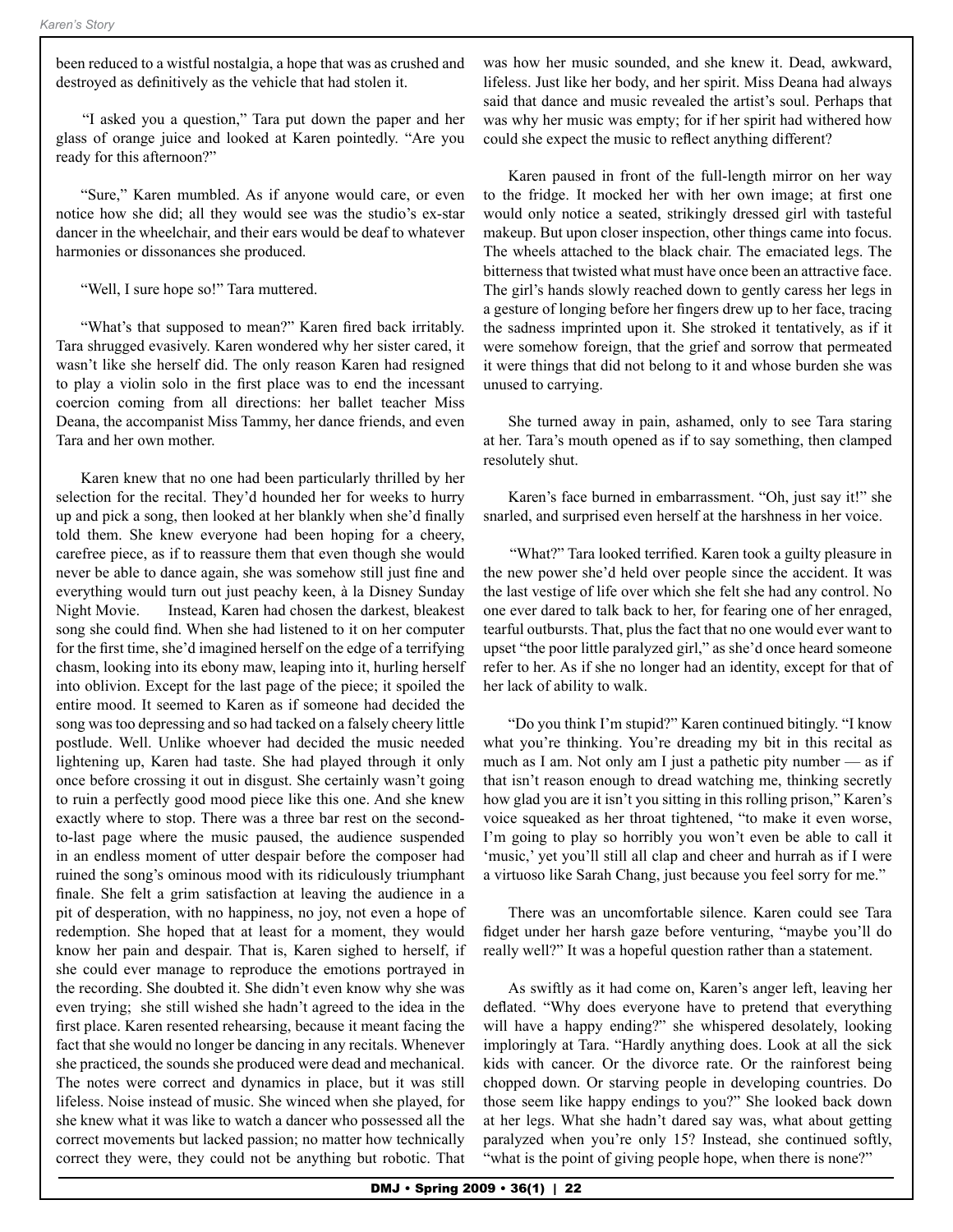Another uncomfortable silence. "I…ummm…." Tara fidgeted uncomfortably. "I'll see you at recital." She grabbed her bag and fled. The gust from the slamming door ruffled Karen's skirt gently, but her legs were blind to the soft fabric that caressed them in the breeze.

 "Karen! Time to go! Have you finished your breakfast?" Her mother rushed in, as usual a flurry of activity and exuding a diffuse sense of panic. Before Karen could answer, her mother continued. "I see Tara's already left with Mrs. Xiu; great. Now do you have everything with you? Violin? Music and stand? Water bottle? Coat in case you get cold? You know how chilly these theatres can get." Karen let herself be bundled out the door and lifted into the car.

Arriving at the auditorium, Karen felt a familiar shiver of nerves. But this time it was justified, she thought guiltily, thinking of her lack of practicing. But she put it out of her mind as she wheeled herself in through the stage doors. She put her head down and made a beeline for backstage, wheeling herself as fast as she could past all the dancers warming up in the halls. She could barely stand to even look at the girls and how easily they moved and stretched their supple legs, utterly oblivious to how lucky they were.

To distract herself, Karen opened a program that someone had given to her to hold for a moment — a smart move, she thought sardonically. Even if she tried to navigate the cramped backstage, whose narrow passageways were littered with dance costumes for quick changes, she certainly wasn't going anywhere in a hurry, thanks to her wheelchair.

Her eyes narrowed in disbelief as she looked at the program line-up. "What is this?" she asked incredulously to no one in particular; all the dancers were busy warming up and making last minute costume tweaks. "Karen's Song?" she asked, getting indignant, rattling the program. "Karen's Song? You guys insist I decide on a piece three months ago, 'so we can put it in the program'," she imitated Miss Deana's voice. " I mean, seriously, who types up a program three frikkin' months in advance, and then can't even bother to put in what I'm actually playing? You call it Karen's Song?! Whose stupid cheeseball idea was that!" She didn't know whether to be annoyed that they hadn't even bothered to put in the correct piece, or embarrassed that they were trying to draw even more attention to her. As if featuring a paralyzed girl in a ballet recital could somehow escape notice.

"Karen, you're on!" Miss Deana rushed up to her. She knelt down so she would be at Karen's eye level and took Karen's pale clammy hands in her warm dark ones, her deep chocolate eyes piercing through Karen's distraction.

"Now, no matter what happens out there, I want you to just concentrate on the music, ok honey? Just get into your zone. It's just like dancing. Go there, and nothing can touch you." Karen nodded nervously, forgetting her fit a moment ago. She hadn't heard Miss Deana give her that pep talk in years. She'd always been so calm at recitals that no one had ever needed to remind her to get in her zone. Miss Deana must really be worried she was going to flub up big time to give her this spiel, Karen thought.

Then her throat squeezed nervously as she realized that perhaps Miss Deana hadn't been completely unjustified.

 Karen tried to swallow the saliva that had thickened in her mouth, scraping her tongue across the sticky residue accumulating around her teeth. She slowly wheeled herself onto the stage towards her music, stopping halfway to wipe her slippery, sweaty hands on her skirt. She'd forgotten how hot and bright the stage lighting was, and she could feel pricks of sweat break out on her forehead and under her arms. What if she couldn't play properly? What if she froze? If people laughed? If they were all thinking what she was thinking: poor thing. How charitable to let her participate so she feels like she belongs.

The audience waited expectantly. Karen could hear a few muffled coughs and rustles. She put the violin up to her chin, and looked down at her bow quavering beneath her trembling fingers. She finally managed to nod for Miss Tammy to start. Karen tried to take a few deep calming breaths as she heard the heavy chords ring forth from the piano, trying to persuade herself that it didn't matter. She was just the freak-slash-pity show anyhow; no one actually expected anything from her. But somehow she suddenly wanted to prove herself, to prove that she was more than just a wheelchair with a body attached. She was a human being with talents and thoughts and dreams and hopes. She wanted the audience to applaud for her musicianship, not just the fact that she was a paralyzed girl playing violin.

She counted down the bars in her head until her entrance. 5…4…3…2…1…she started in awkwardly, wincing at her strident tone, completely out of character with the deep brooding piano chords. Her temple itched as she could feel a bead of sweat slowly wind its way down the side of her face. Get into the zone, she reminded herself. Let the audience experience what you feel. If you don't feel, neither will the audience. She could hear Miss Deana's rich, soothing voice inside her head. Dance, not movement. Music, not noise.

Karen resolutely tightened her grip on her bow. She reached down within herself and conjured up from her darkest recesses, all the pent-up anger, fear, despair, hopelessness, jealousy, bitterness, resentment. They threatened to overtake her, and she had to clench her teeth in order to stop her hands from shaking. Her entire body hummed and quivered with anguish; it took all of her willpower to keep playing. But rather than sink in and resign herself passively to her volatile emotions as she usually did, she grasped them firmly and channelled them together, focusing on how she felt, before finally letting everything explode out through her fingers. She bowed so violently she was afraid of damaging her violin, but she couldn't stop the energy pouring out through her hands. There was a sudden change to the calibre of the music; instead of strident and hesitating, it was now profound, dark, and truly foreboding. As she heard her emotions fill the auditorium, Karen's heart ached along with audience's, the sombre, dark beauty of the music making her entire being throb.

She became dimly aware of a thumping sound behind her off the stage, and felt a vibration move up from the wheelchair into the small of her back. She glanced away from her music for a moment